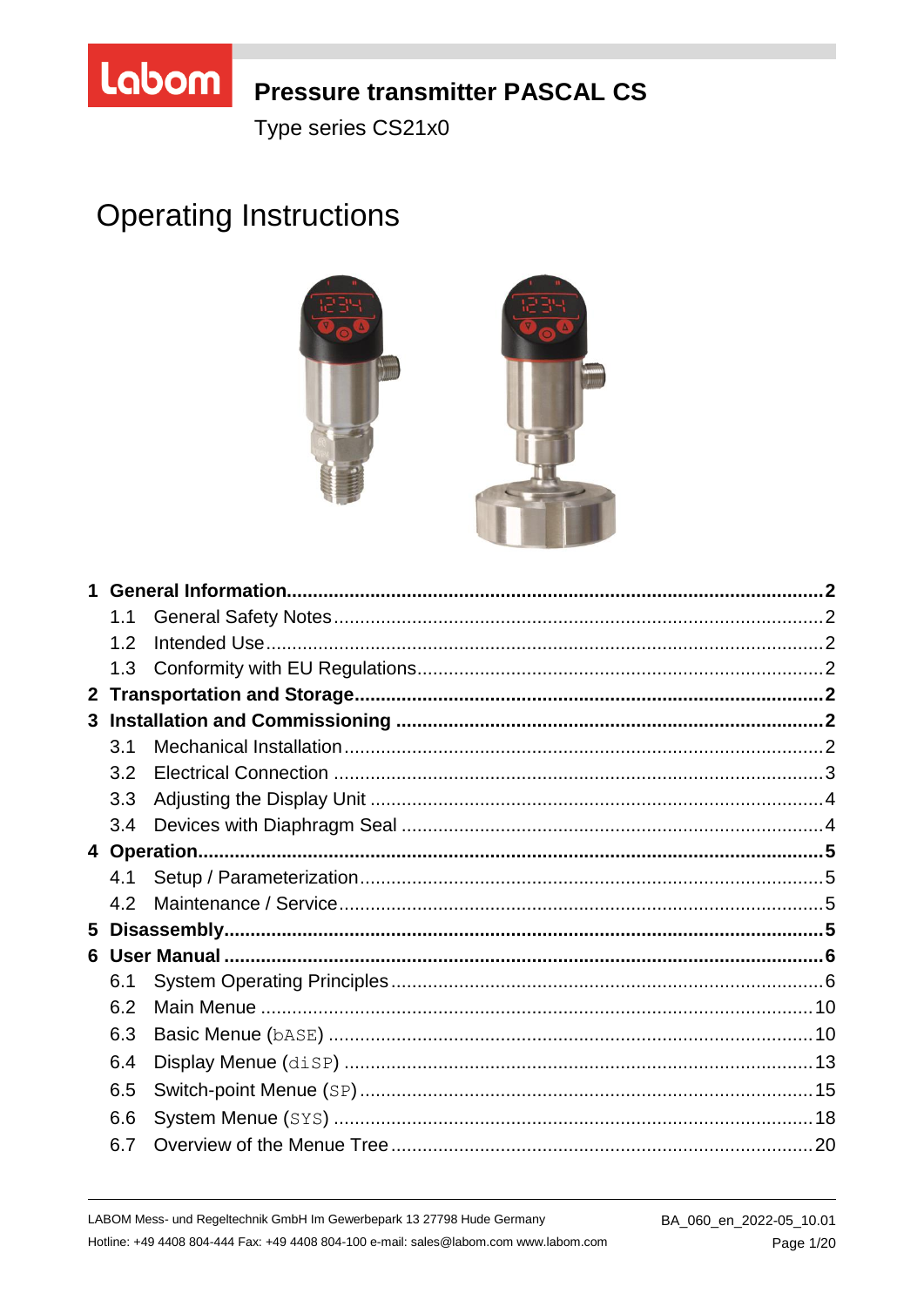#### **1 General Information**

This document contains necessary information for the proper installation and use of this device. In addition to this instruction, be sure to observe all statutory requirements, applicable standards, the additional technical specifications on the accompanying data sheet (see www.labom.com) as well as the specifications indicated on the type plate.

## **1.1 General Safety Notes**

The installation, set up, service or disassembly of this device must only be done by trained, qualified personnel using suitable equipment and authorized to do so.

## **Warning**

Media can escape if unsuitable devices are used or if the installation is not correct.

Danger of severe injury or damage

 $\triangleright$  Ensure that the device is suitable for the process and undamaged.

## **1.2 Intended Use**

The device is intended to measure pressure of gases, vapors and liquids as specified in the data sheet.

#### **1.3 Conformity with EU Regulations**

The CE-marking on the device certifies its compliance with the applicable EU Directives for placing products on the market within the European Union.

You find the complete EU Declaration of Conformity (document no. KE\_035) at www.labom.com.

#### **2 Transportation and Storage**

Store and transport the device only under clean and dry conditions preferably in the original packaging. Avoid exposure to shocks and excessive vibrations.

Permissible storage temperature: -40...85 °C

#### **3 Installation and Commissioning**

Ensure that the device is suitable for the intended application with respect to pressure range, overpressure limit, media compatibility, temperature range and process connection.

#### **3.1 Mechanical Installation**

Use gaskets, if required, that are suitable for the process connection and resistant to the media.

Before starting operation, check the process connection carefully for leaks under pressure.

You can use the device in any mounting position. Normally the transmitter is adjusted for a vertical mounting position. A different mounting position in combination with a small nominal range might cause a zero point offset. In this case a zero point adjustment might be necessary.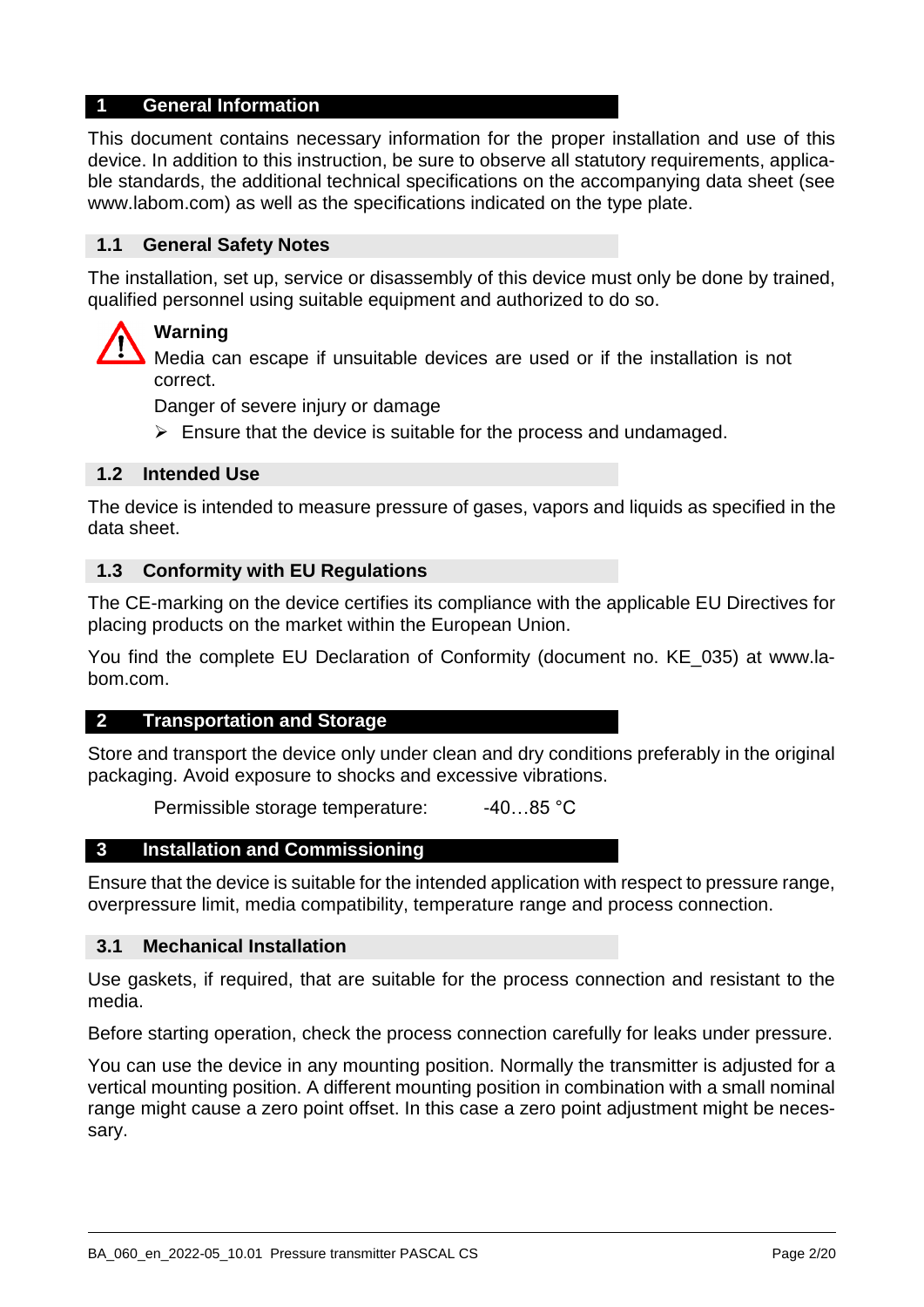## **3.2 Electrical Connection**

Complete the mechanical installation before you connect the device electrically. Set up all electrical connections while the voltage supply is switched off.



*Figure 1: Pin assignment for M12 circular connector (device side)*

## **3.2.1 Anschluss der Schaltkontakte (optional)**

The switching outputs are potential-free. They are electrically isolated from the supply side [\(see Figure 2\).](#page-2-0)

Therefore you can connect the load on the high-side (PNPstyle) or the low-side (NPNstyle) as long as you use only one switching output.



<span id="page-2-0"></span>*Figure 2: Switching outputs isolated from supply*

Due to the limited number of pins either the low-side or the high-side is combined internally and routed to Pin 5. Therefore you have to connect both loads as shown below if you want to use both switching outputs.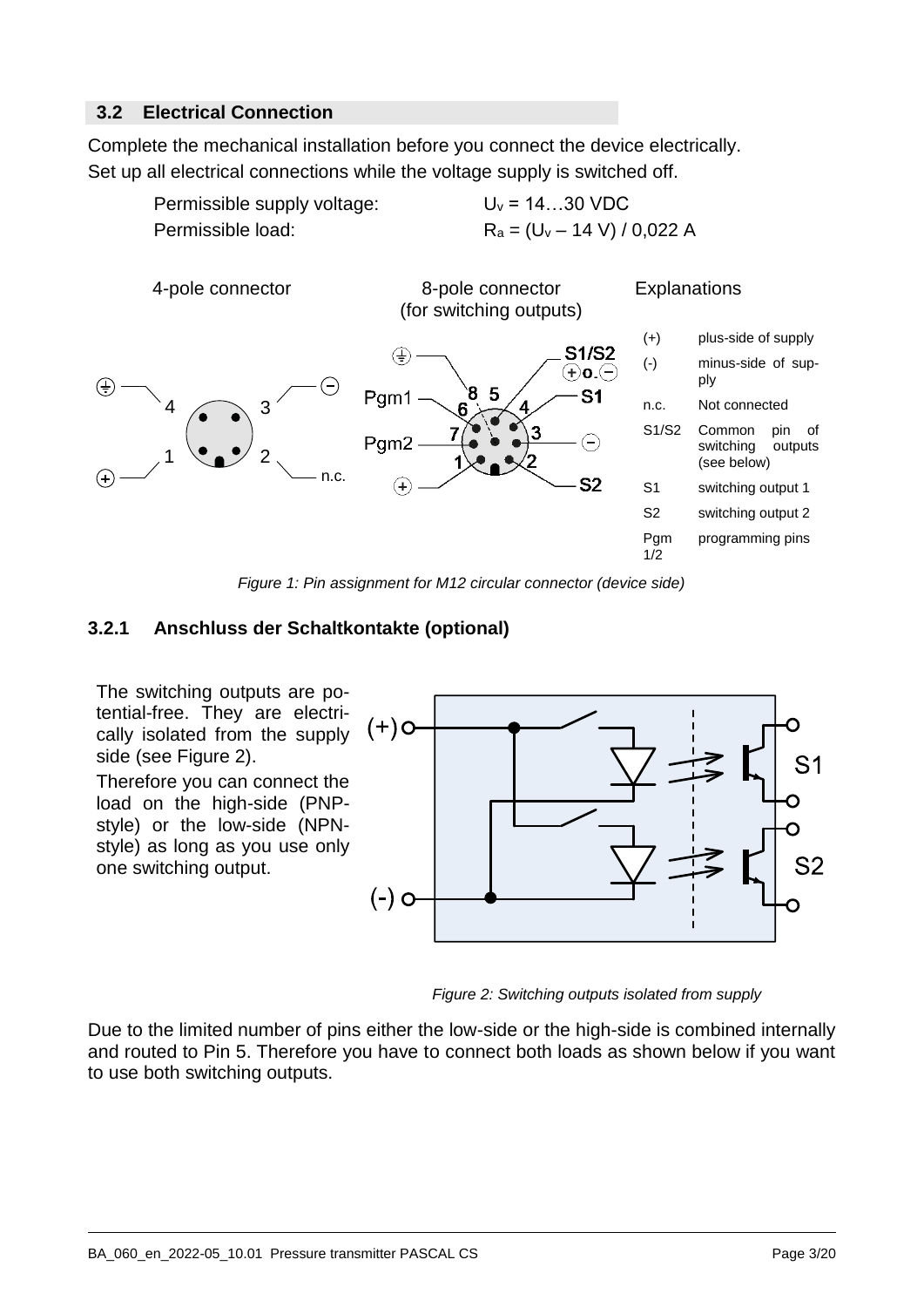

*Figure 3: Connecting options with shared low-side (NPN/Lowside)*



*Figure 4: Connecting options with shared high-side (PNP/Highside)*

Use an appropriate free-wheeling diode, if you want to switch inductive loads.

#### **3.3 Adjusting the Display Unit**

You can turn the display unit approx. 300° to optimize the readability. To do so hold the stainless steel housing with one hand and turn the display unit with the other hand into the wanted position.

The turning angle is limited by an internal limit stop. Do not try to force the display unit beyond that point. It might get destroyed.



*Figure 5: display unit*

#### **3.4 Devices with Diaphragm Seal**

Remove the protective cap or protective wrapping from the diaphragm only just before installation to prevent contamination or damage.

The diaphragm must not be touched. Do not place the device on its diaphragm. Even small scratches or deformations may negatively influence the zero point or other characteristics of the device.

Pressure transmitter and diaphragm seal are a closed system that must not be separated.

You can find further information about diaphragm seals in the document TA\_031 on www.labom.com.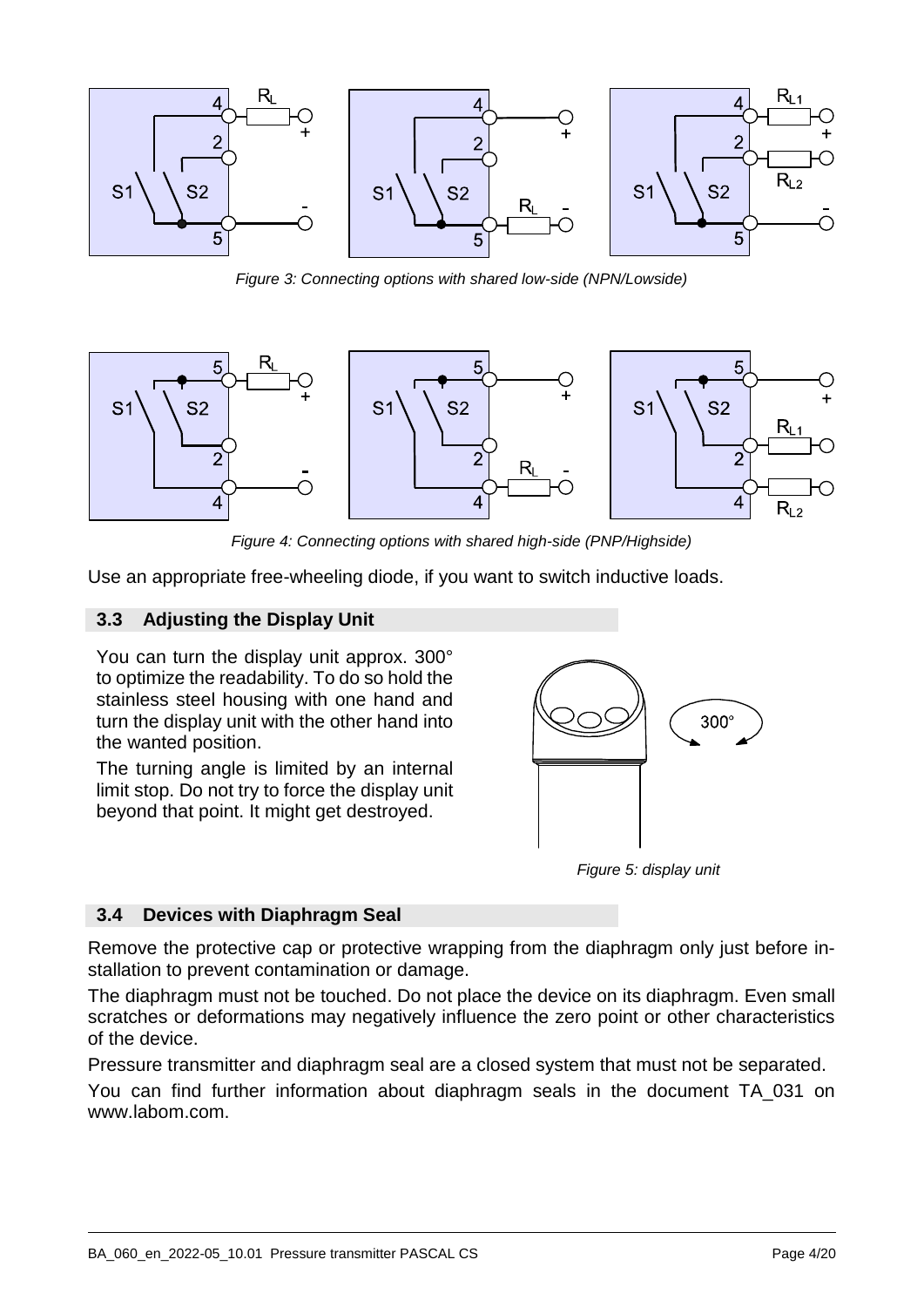#### **4 Operation**

During operation, take care that the device remains within its intended pressure and temperature ranges. No other monitoring is necessary.

The permissible media temperature depends on the type of device and its design. This information can be found in the relevant data sheet.

Permissible ambient temperature: -20...85 °C

The measured value is shown on the four-digit display. The LEDs above the display indicate the switch states of the switching outputs. The LEDs are on, when the switch is active.

#### **4.1 Setup / Parameterization**

You can set or change all adjustable parameters of the device at the device itself. This is described in detail in the User Manual (Chapter [6\)](#page-5-0).

The three buttons on the display module are capacitive, not mechanical, therefore they do not move when pressed. Capacitive buttons sense the presence of your finger when pressed. Withdraw the finger at least one centimeter after pressing a button. This helps the device to clearly detect individual keypresses.

#### **4.2 Maintenance / Service**

When properly installed in accordance with applicable specifications, this device is maintenance-free. However, we recommend an annual recalibration of the device.

In the event of any damage or defect the customer cannot replace or repair any components or assemblies.

#### **5 Disassembly**

When measuring hot media, make sure that the device has cooled down prior to any dismounting or wear appropriate protective clothing to avoid burns.

Switch off the power supply to the device before disconnecting the electrical connections. Once this is done, the device may be mechanically removed.



#### **Warning**

Opening pressurized lines might cause severe injuries.

Danger of severe injuries or damage

 $\triangleright$  Relieve the process pressure before attempting to remove the device. Shut off the pressure supply for all feed lines to the device and relieve the pressure in them.



## **Warning**

Hazardous deposits and residues might remain on opened process connections and removed devices.

Danger of injury

 $\triangleright$  After the device has been removed, seal off the measuring point and mark the open process connection accordingly. Consider a possible danger due to residues when handling the removed device.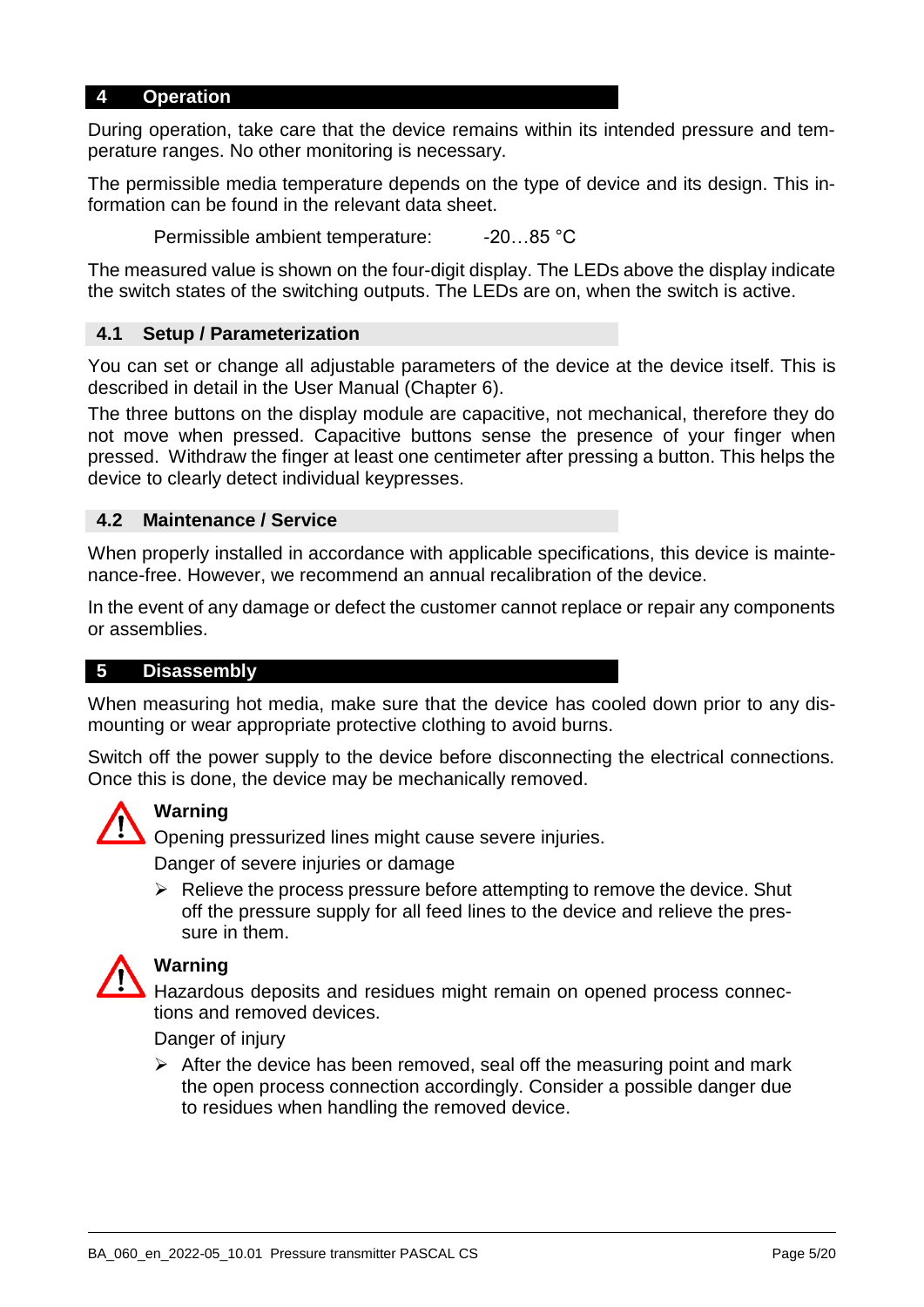## <span id="page-5-0"></span>**6 User Manual**

This chapter describes the handling and parameterization of the device with the three buttons on the display head.

You find an overview of the menue tree on the last page of this document.

## **6.1 System Operating Principles**

## **6.1.1 System feedback to operator when buttons are pressed**

When you press a button, the switching output LEDs flash acknowledging the pressed button. The left and right arrow buttons are indicated by flashing the left or the right LED. When you press the left and right arrow buttons at the same time, both LEDs will flash. Both LEDs flash rapidly if you press the middle button.

|                     | <b>Button</b>                       | <b>Feedback</b>          |
|---------------------|-------------------------------------|--------------------------|
| $\bm{\nabla}$       | Left arrow button                   | Left LED flashes         |
| A                   | <b>Right arrow button</b>           | <b>Right LED flashes</b> |
| $\bigcirc$ + $\neg$ | Both arrow buttons at the same time | <b>Both LEDs flashes</b> |
| (())                | Middle button                       | Both LEDs flash rapidly  |

*Table 1: Feedback to operator when buttons are pressed*

The switching outputs are not affected by the LED flashing. When there is no button pressed, the output states are displayed.

## **6.1.2 Display Mode / Measured-value screen**

When the device is switched on, it goes into display mode. The currently measured value is displayed, or it is displayed alternately with the unit [\(see 6.4.1\)](#page-12-0).

By pressing the middle button, the selected unit will be displayed. The unit will continue to be displayed as long as the middle button is pressed.

The arrow buttons have no function in display mode.

## **6.1.3 Activating the Menue Mode / Key lock**

A key lock prevents an unintentional misconfiguration of the device. You have to press both arrow buttons simultaneously for at least two seconds to enter the operator menue. The first entry of the main menue (bASE) will then appear on the display. If you hold both buttons for more than four seconds, the device switches back to display mode and shows the currently measured value again.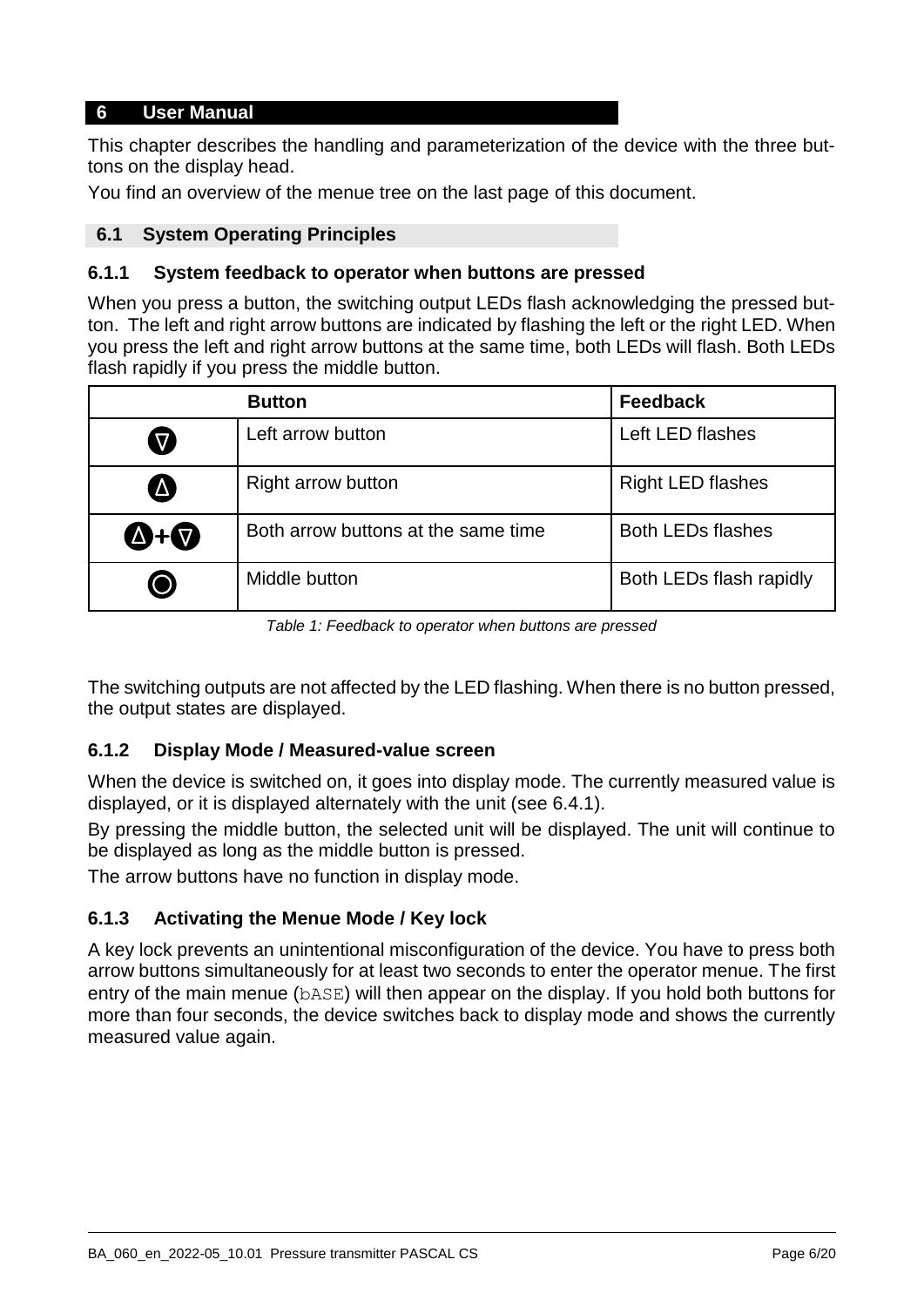

*Figure 6: Button function in display mode, with example*

## **6.1.4 Menu mode / Operator menu**

When you enter the menue mode, you always begin with the first main menue item (bASE).

In menue mode you can navigate the menue with the arrow buttons. The middle button selects the menue item resp. enters the submenue. If a value is just displayed (e.g. the maximum pointer) you can also return back to the menue item with the middle button.

The menue item " $rEt-$ " (return), which allows you to go back to the next highest menue level, is available in every menue. When you are in the main menue, "-rEt-" returns you to display mode.

At the end of a menue (typically, the " $rEt-$ " item) you return to the first menue item by pressing the down arrow button again. Similarly, you can jump from the first menue item to the end of the menue or a value list with the up arrow button.

You can return to the next higher menue level from every menue item by pressing both arrow buttons at the same time. The return is indicated by a blinking " $rEt$  $-$ ". By pressing both buttons for more than one second, you return to the display mode. Cancelling the menue mode is indicated in the display by a blinking "-ESc-" (escape).

If no button is pressed for five minutes in menue mode, the device automatically switches back to display mode.



*Figure 7: Button functions in menue mode*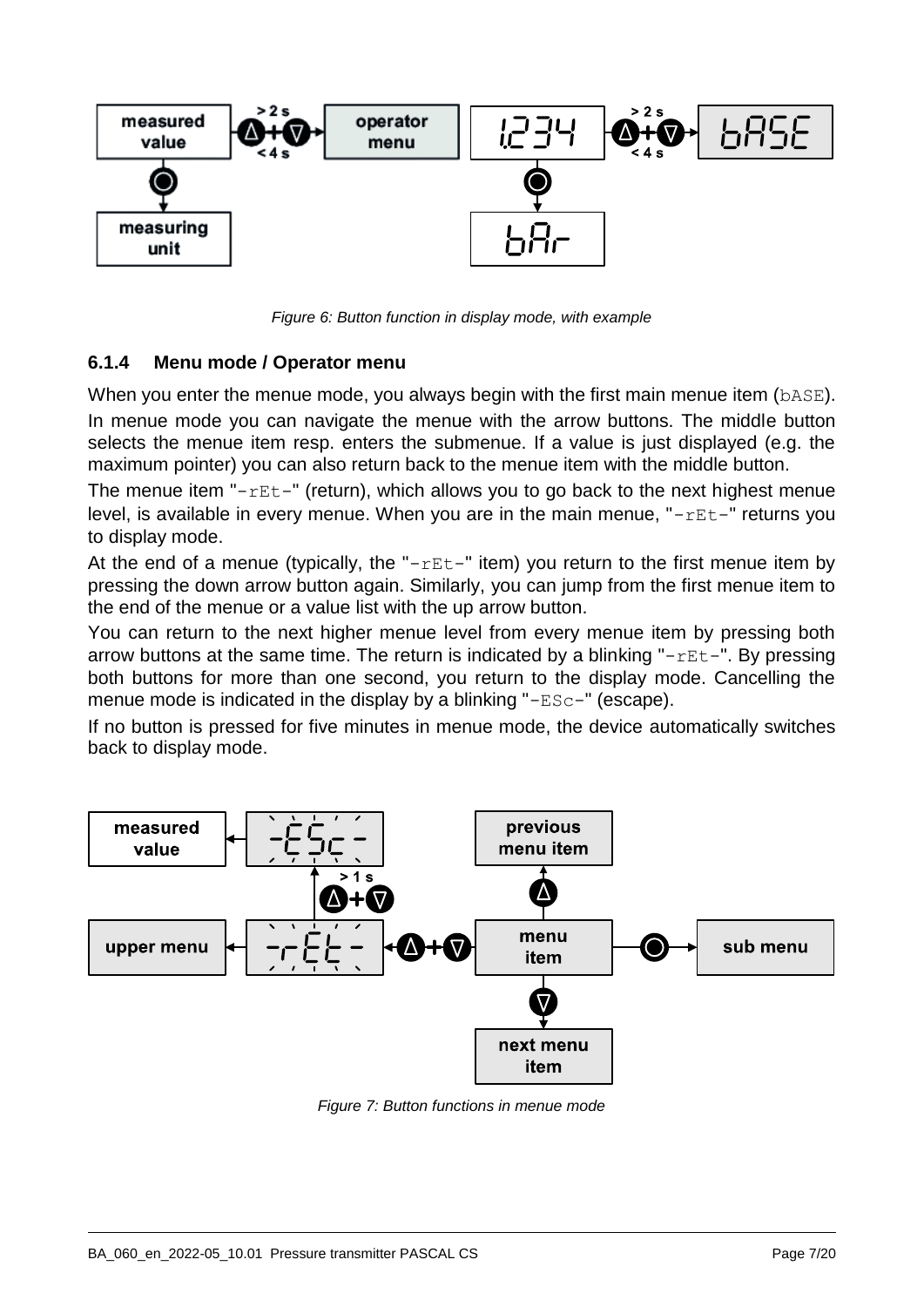An example of button functions available in menue mode is shown below.



*Figure 8: Button function in menue mode (example)*

For the sake of simplicity, the return to the next higher menue and directly to display mode will not be shown anymore.

## **6.1.5 Setting values**

There are two types of values that can be altered:

- values that can be selected from a predefined parameter list
- numerical values

## **Selecting a value from a parameter list**

Parameter lists – for example, the units list – behave like a menue. You can scroll through the list in both directions with the arrow buttons. Each list contains the " $rEt$  $-$ " item, which allows you to return to the next higher menue level.

The middle button stores your selection. " $Stor$ " appears on the display to confirm that the value has been stored, and the device returns to the higher level menue item.

You can cancel the selection by pressing both arrow buttons at the same time. The device will then switch back to the corresponding menue entry. The selected value will not be saved.

Figure [9](#page-8-0) depicts the button functions in a parameter list. E.g. if you are in the parameter list for the unit, you can scroll thru the available units with the arrow buttons. With the middle button you store the displayed unit. "Stor" appears on the display to confirm that the changed unit has been stored and the device switches back to the menue item for selecting the measuring unit  $(\text{unit})$ .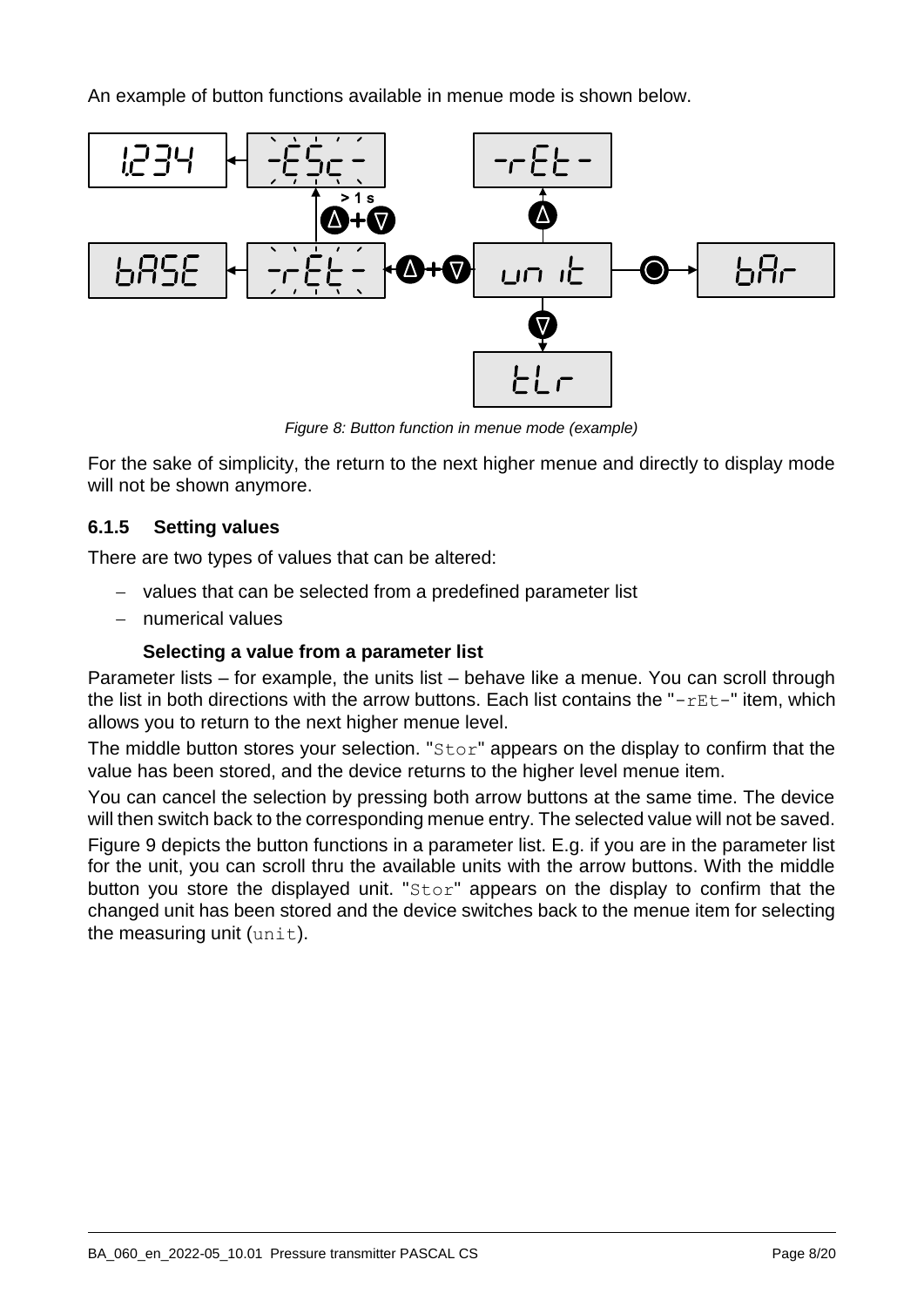

<span id="page-8-0"></span>*Figure 9: Button functions in a selection menue and example with parameter list for measuring units*

## **Setting a numerical value**

Numerical values are entered digit by digit. The selected digit flashes and is incremented with the up arrow button and decremented with the down arrow button. The more significant digit will also be incremented or decremented when stepping over zero. If a change of the active digit would exceed the allowable value (e.g. the lower or upper range limit) the allowable value will be shown. With the opposite arrow button you can return to the previous value.

You confirm the selected digit with the middle button and proceed to the next digit.

You can cancel the value entry at any time by pressing both arrow buttons simultaneously. The device will then switch back to the corresponding menue entry. The partially edited value will not be saved.

When the right-most digit is selected, the middle button confirms the whole value. "Stor" appears on the display to confirm that the value has been stored and the device switches back to the menue item for the value.

You can store the partially edited value at any digit position by holding the middle button until "Stor" appears on the display (approx. two seconds).



*Figure 10: Button functions for entering numeric values a) limit to allowed values, b) changing one digit, c) incrementing the more significant digit when stepping over zero*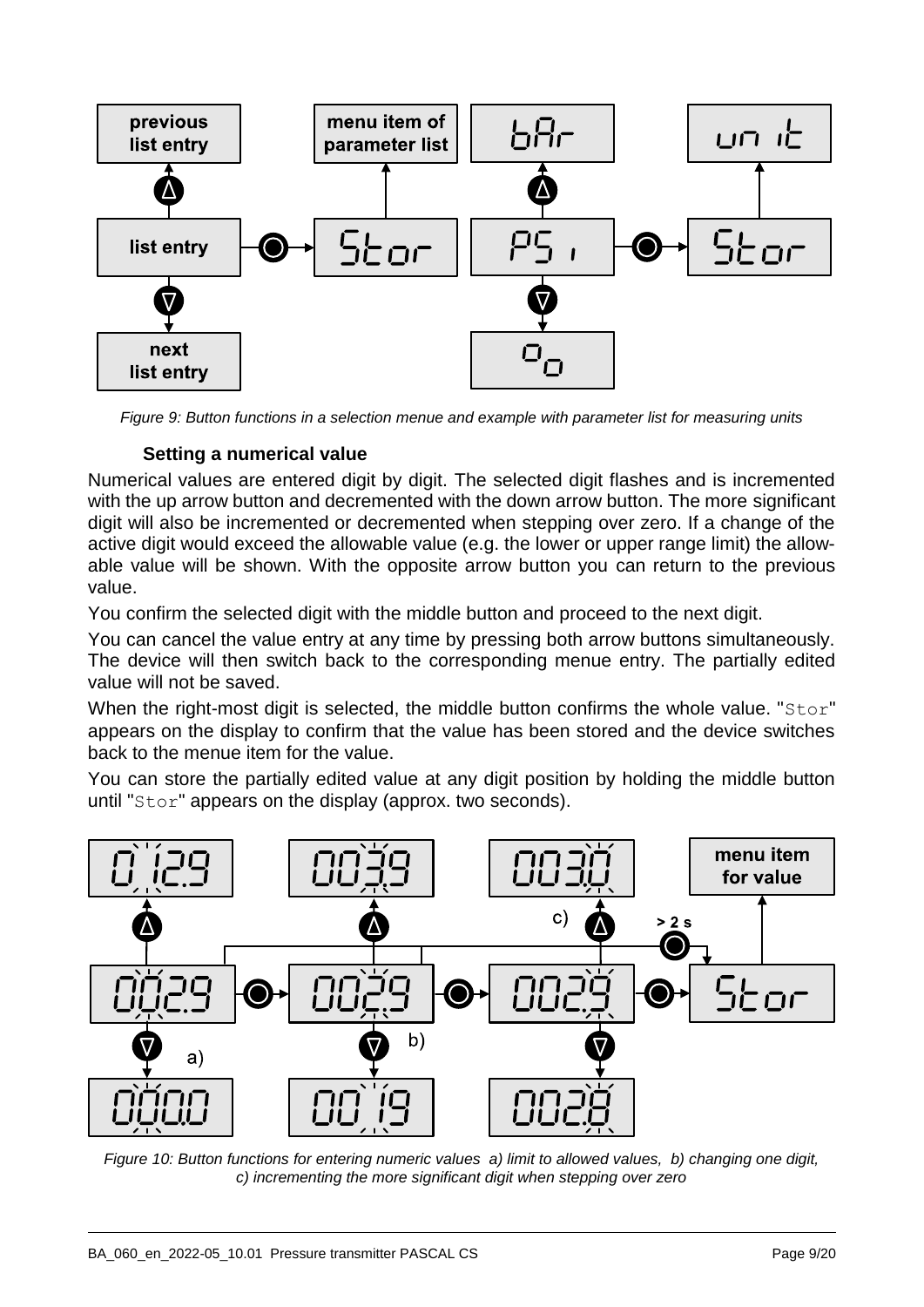## **6.2 Main Menue**

| <b>Display</b>        | <b>Designation</b>       | <b>Description</b>                                                             |
|-----------------------|--------------------------|--------------------------------------------------------------------------------|
| <b>GRSE</b>           | <b>Basic functions</b>   | Setting the unit, setting the zero point, min./max.<br>pointer                 |
| 55 ה                  | <b>Display functions</b> | All settings relating to the display                                           |
| ςp                    | Switch point settings    | Configuration of the switching outputs (optional)                              |
| 545                   | System data              | Displaying system data (versions, serial number);<br>reset to factory settings |
| $-\sqrt{\frac{1}{n}}$ | Return                   | Return to display mode                                                         |

The main menue contains the following functions:

*Table 2: The items in the Main Menue*

#### **6.3 Basic Menue (bASE)**

The basic menue contains the following items:

| <b>Display</b> | Designation                           | <b>Description</b>                                 |
|----------------|---------------------------------------|----------------------------------------------------|
| பா ட்          | Measuring unit                        | Setting the measuring unit via a parameter list    |
| ELF            | Set zero point<br>(Teach lower range) | Setting the applied pressure as zero point (0 bar) |
| ட் ப           | Min. pointer (low)                    | Display resp. delete the min. pointer              |
|                | Max. pointer (high)                   | Display resp. delete the max. pointer              |
|                | Return                                | Return to the main menue                           |

*Table 3: The items in the basic menue*

## **6.3.1 Setting the measuring unit (unit)**

The device can operate with the units shown in the table [4.](#page-9-0) The selected unit applies to data entries (e.g. for set points) and to the displaying of numerical values (e.g. the min./max. pointer).

<span id="page-9-0"></span>

| <b>Display</b> | <b>Unit</b> | <b>Display</b> | <b>Unit</b> |
|----------------|-------------|----------------|-------------|
| bBr            | bar         | 上尸日            | kPa         |
| nbHr           | mbar        | NPR            | <b>MPa</b>  |
|                | <b>PSI</b>  | 门门             | mA          |
|                | %           | ーー・ニー          | Return      |

| Table 4: Parameter list for the measuring unit |  |  |  |  |  |
|------------------------------------------------|--|--|--|--|--|
|------------------------------------------------|--|--|--|--|--|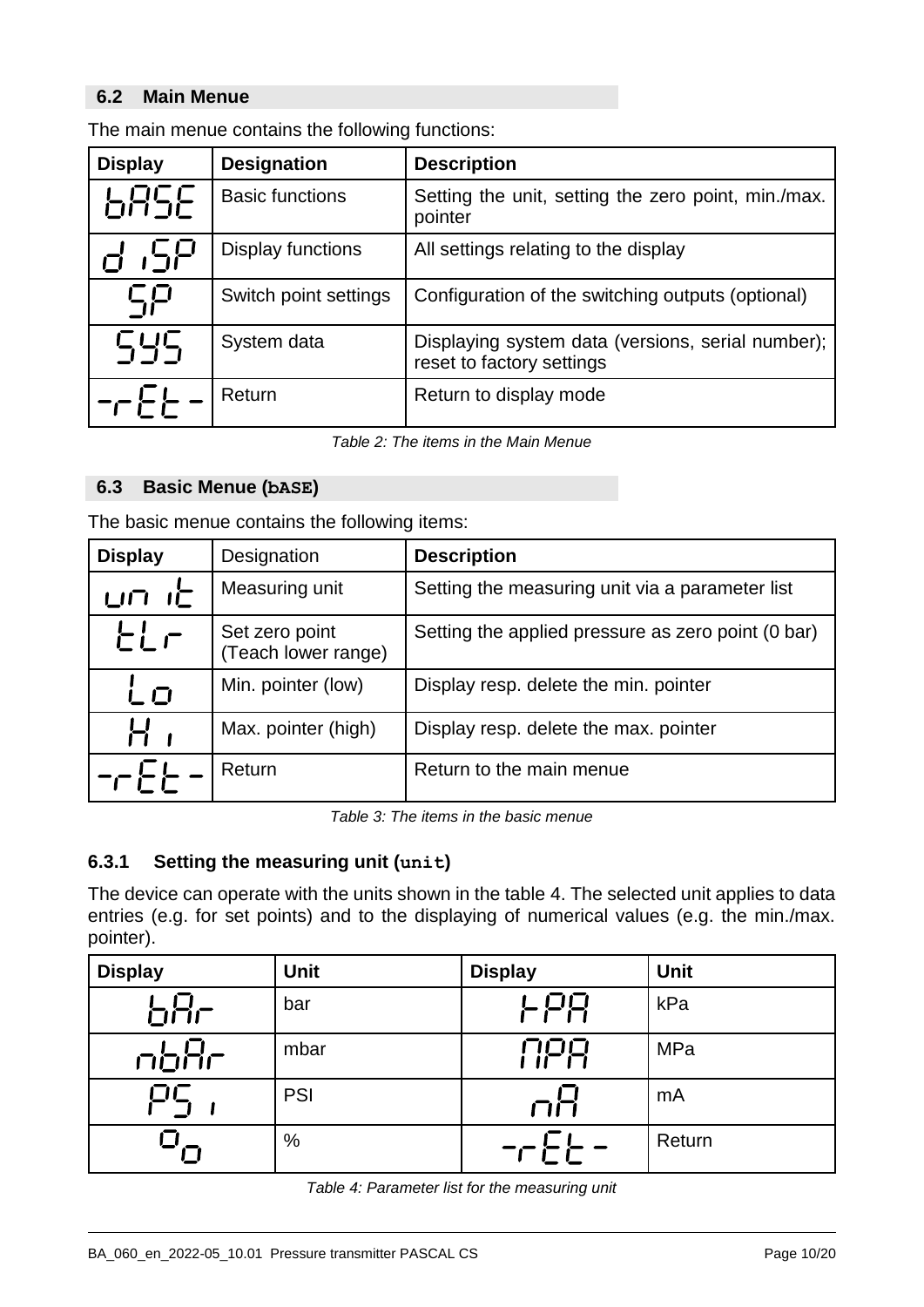As an example the steps needed to change the unit from bar to PSI are shown below.



*Figure 11: Operator actions for changing the measuring unit*

## **6.3.2 Correcting the Zero Point (tlr)**

You can correct the zero point by up to ±20% of the measuring range with the "teach lower range" menue item  $(t \ln t)$ . When the menue item is selected the entry points to "-rEt-". To trigger the function go to "YES" with one of the arrow buttons and confirm with the middle button. This extra step prevents any unintentional zero shift while navigating the menue.

With the final confirmation, the applied pressure is stored as zero point. " $\text{donE}$ " appears on the display to confirm that the zero point has been adjusted and the device switches back to the menue item "Teach Lower Range" "  $(t \ln t)$ .

| <b>Display</b> | <b>Designation</b> | <b>Description</b>                                                  |
|----------------|--------------------|---------------------------------------------------------------------|
| ╶┌┝┝           | Return             | Return to " $t1r$ "                                                 |
| 닉는 느           | Confirm (yes)      | Setting the applied pressure as the zero point<br>$(0 \text{ bar})$ |

*Table 5: Parameter list for correcting the zero point*

The steps needed to adjust the zero point are shown below (starting from display mode).



*Figure 12: Operator actions for correcting the zero point*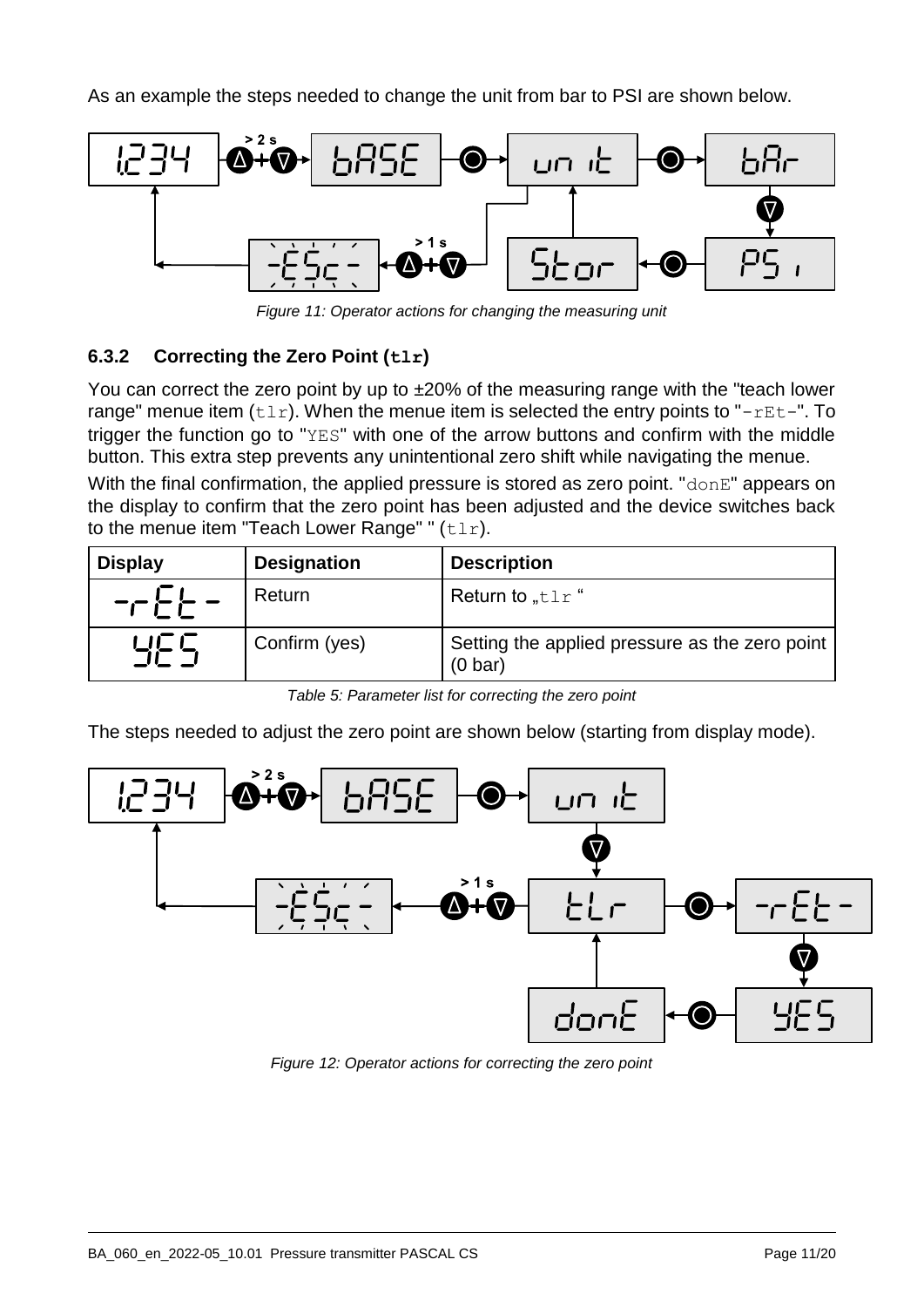## **6.3.3 Min. and max. pointers (Lo / Hi)**

The device has min./max. pointers for minimum and maximum pressure values. You can display and reset them in this menue. Resetting a pointer is confirmed by showing "----" on the display.

| <b>Display</b>              | <b>Designation</b>        | <b>Description</b>                                           |
|-----------------------------|---------------------------|--------------------------------------------------------------|
| 1234                        | Value of min./max pointer | Value of min./max. pointer in the selected<br>measuring unit |
| CLF                         | Clear                     | Reset the stored pointer value                               |
| $\neg \vdash \vdash \vdash$ | Return                    | Return to "Lo " or "Hi"                                      |

*Table 6: Parameter list for min./max. pointer*

The steps needed to reset the minimum pointer are shown below.



*Figure 13: Operator actions to reset the minimum pointer*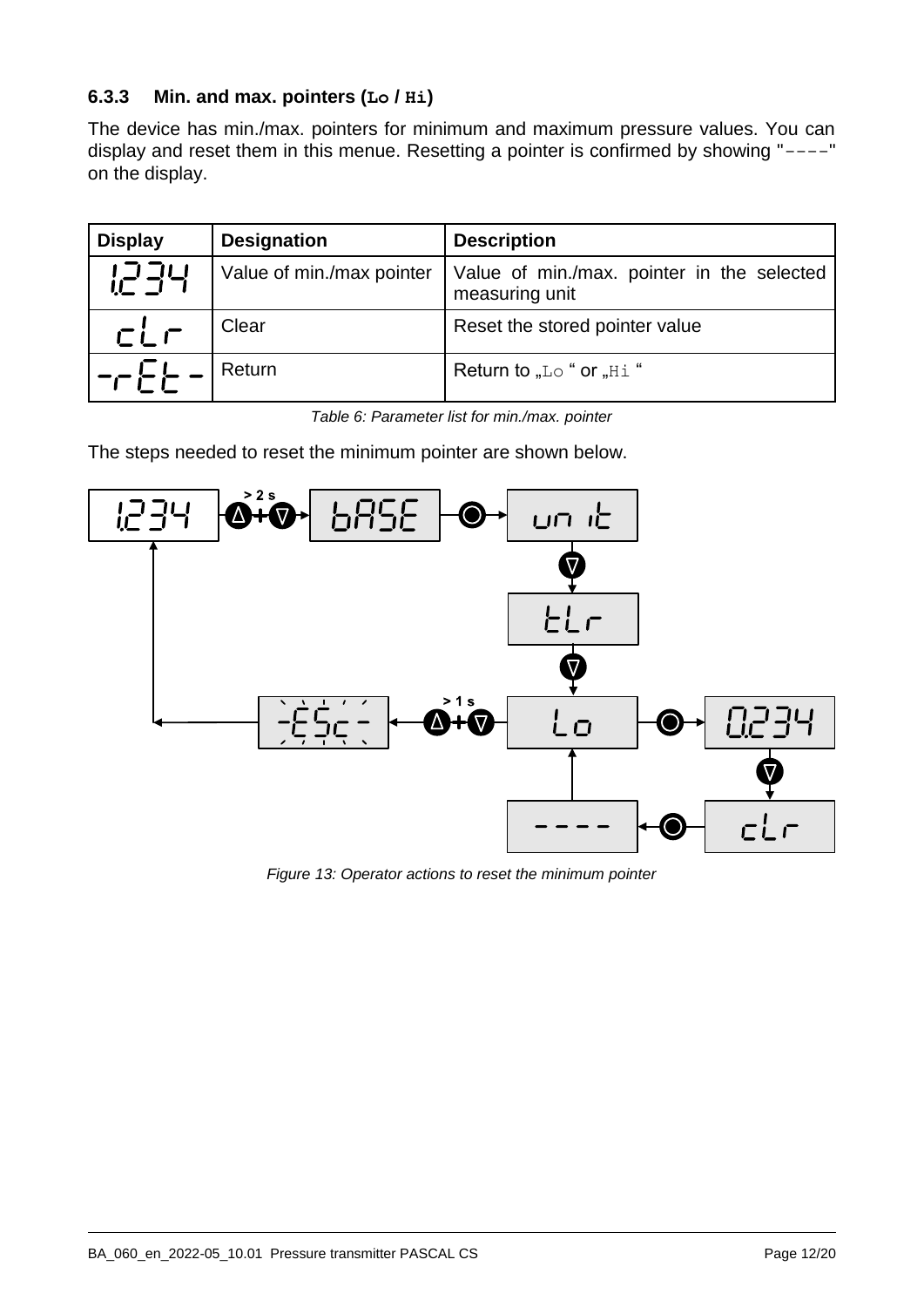## **6.4 Display Menue (diSP)**

| <b>Display</b> | <b>Designation</b>                                 | <b>Description</b>                                                              |
|----------------|----------------------------------------------------|---------------------------------------------------------------------------------|
| とぱ             | Display period for meas-<br>ured value (time data) | Can be set between 0.5 and 99.9 s                                               |
| 亡口             | Display period for unit<br>(time unit)             | Can be set between 0.0 and 99.9 s                                               |
| 广口仁            | Rotate 180°                                        | Rotate screen by 180° when the device is in-<br>stalled upside down             |
| dEcP           | Decimal places                                     | Setting the decimal places (zero to three<br>fixed decimal places or automatic) |
|                | Return                                             | Return to "disp"                                                                |

The display menue for configuring the display contains the following items:

*Table7: The items in the display menue*

## <span id="page-12-0"></span>**6.4.1 Display period for measuring value/unit (td / tu)**

The unit can be displayed in two ways, either by pressing the middle button in display mode or alternating with the measured value. When displayed alternating with the measured value, the display periods for the measured value and the unit can be selected independently of one another.

If the period for displaying the unit is set to zero, only the measured value will be displayed.

## **6.4.2 Rotating the display by 180° (rot)**

You can rotate the 7-segment display by 180°, so that it can be read when the device is put in place upside down. The function for the arrow buttons are also swapped in this case, so that the device can be operated the same way in either position.

| <b>Display</b> | <b>Designation</b>     | <b>Description</b>                                                  |
|----------------|------------------------|---------------------------------------------------------------------|
| ΠO             | Standard $(0^{\circ})$ |                                                                     |
| 1809           |                        | Upside down (180°)   Display rotated 180° for upside down operation |
| $    -$        | Return                 | Return to $(\text{rot})$                                            |

*Table 8: Parameter list for rotating the display*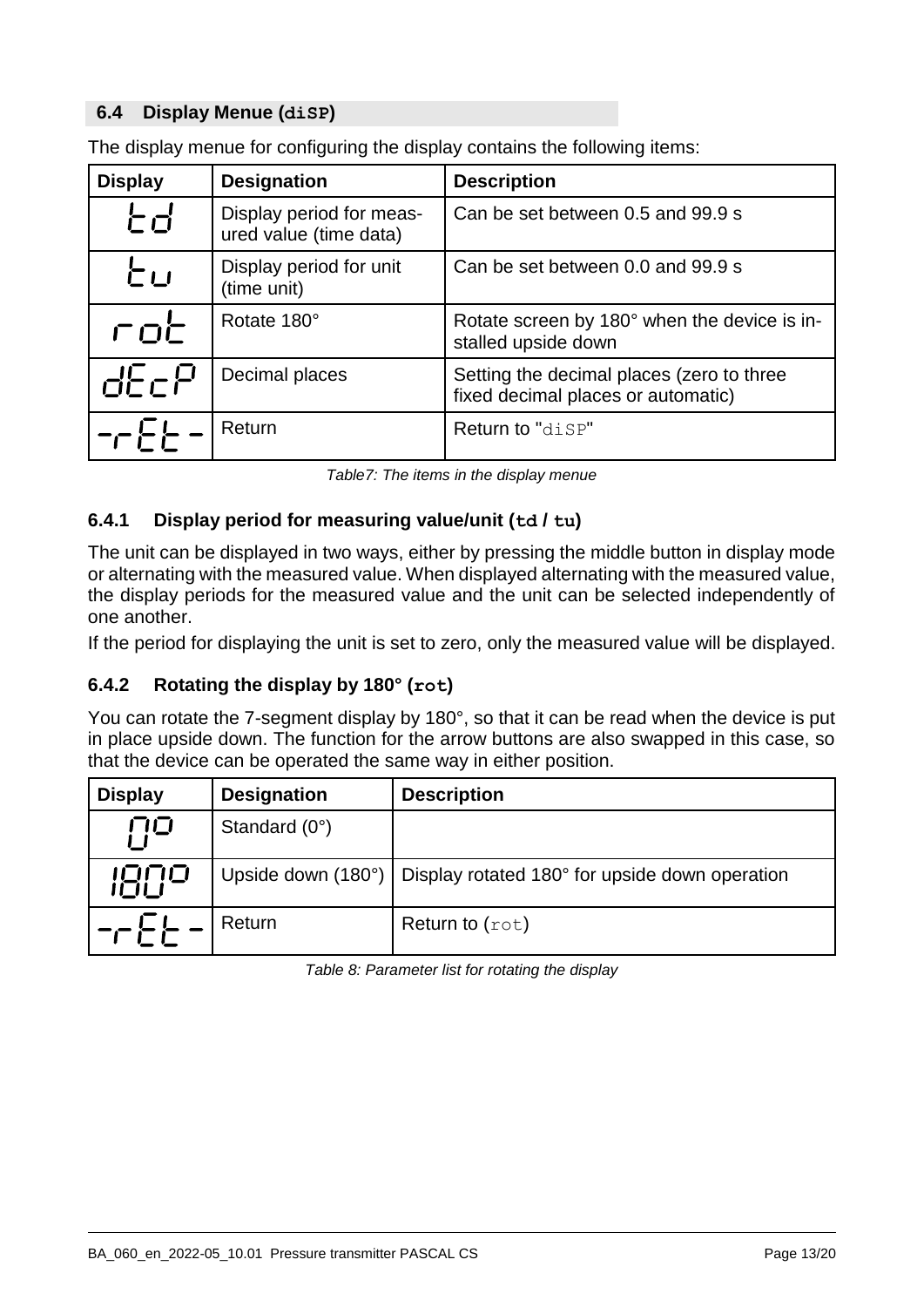## **6.4.3 Decimal-point setting (dEcP)**

You can set a fixed decimal point or allow the system to compute the best position for the decimal point.

| <b>Display</b> | <b>Designation</b>   | <b>Description</b>                                                    |
|----------------|----------------------|-----------------------------------------------------------------------|
| Rubo           | Automatic            | The decimal point is set so that the decimal<br>places are fully used |
| 8888           | No decimal place     |                                                                       |
| 0000           | One decimal place    |                                                                       |
| 8888           | Two decimal places   |                                                                       |
| COOO           | Three decimal places |                                                                       |
|                | Return               | Return to "dEcP"                                                      |

*Table 9: Parameter list for setting the decimal point*

Please note that when the decimal point is set as "fixed", the decimal point will shift to the right if there are insufficient digits to the left of the decimal point. If, for example, the display is set to use two decimal places and the measured value is 110 mbar, the display will show "110.0".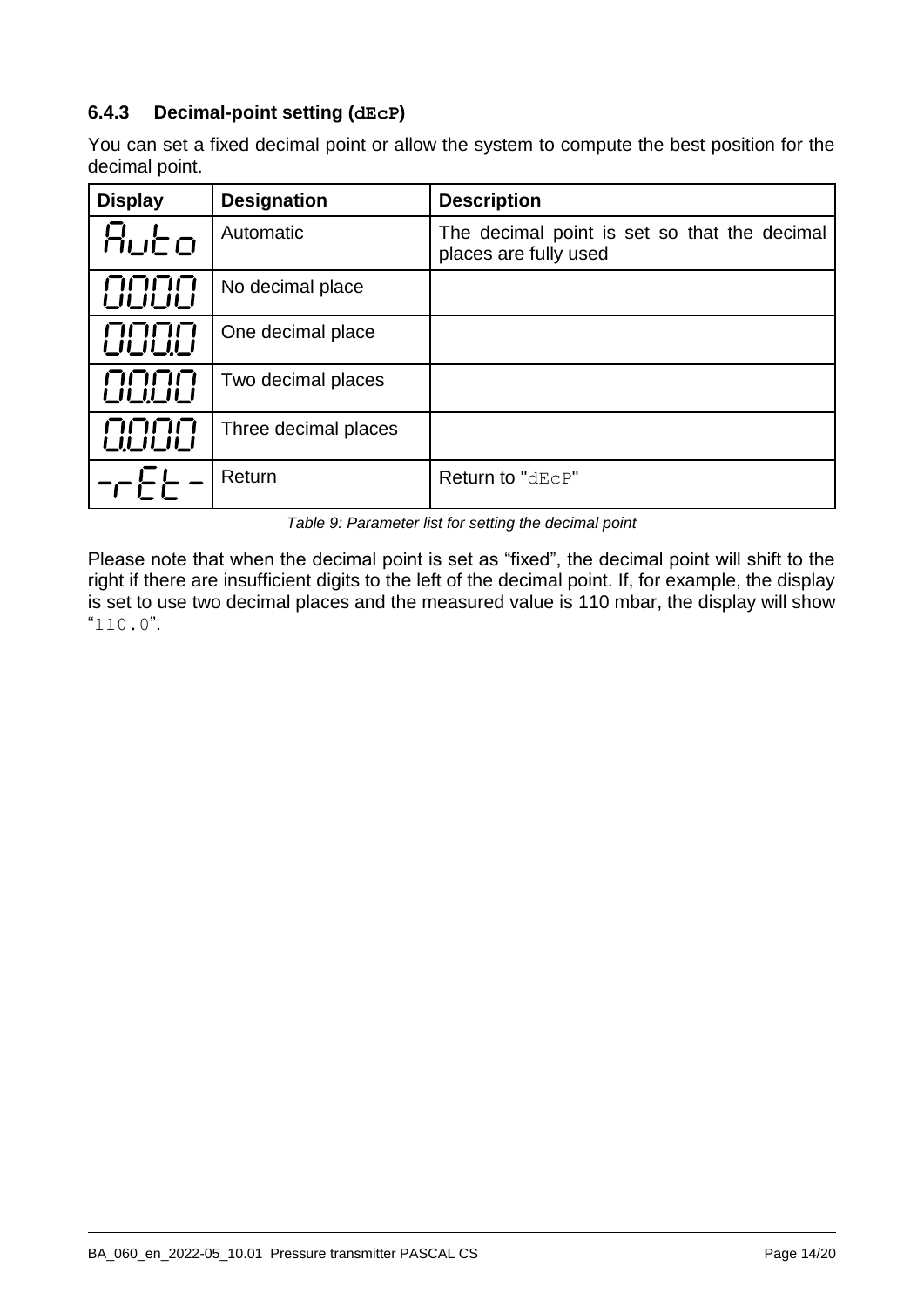## **6.5 Switch-point Menue (SP)**

The switch-point menue contains the functions for setting the first and second switch-point. The menue items vary, depending on whether you select a hysteresis or frame function. Independently from the output function you can define switching delays.

| <b>Display</b>                      |  | <b>Designation</b> | <b>Description</b>                                                              |
|-------------------------------------|--|--------------------|---------------------------------------------------------------------------------|
|                                     |  | Switch-point       | Switch-point in the selected measuring unit                                     |
|                                     |  | Reset-point        | Reset-point in the selected unit                                                |
|                                     |  | Delay switch       | Output delay at the switch point                                                |
| dr                                  |  | Delay reset        | Output delay at the reset point                                                 |
| OUC                                 |  | Output function    | Configuring the output (normally open / normally<br>closed, hysteresis / frame) |
| Menue items for second switch point |  |                    |                                                                                 |
|                                     |  | Return             | Return to "SP"                                                                  |

*Table 10: Menue items for a switching output with hysteresis function*

The switch-point (SP) must be between the upper range limit (URL) and the reset-point. The reset-point (rP) must be between the lower range limit (LRL) and the switch-point. The minimum distance between switch-point and reset-point (minimal hysteresis) is 0.5% of the measuring range.



*Figure 14: Setting ranges for switch-point and reset-point*

You can define delays for the switch-point as well as the reset-point, e.g. to avoid that short pressure peaks trigger the switch.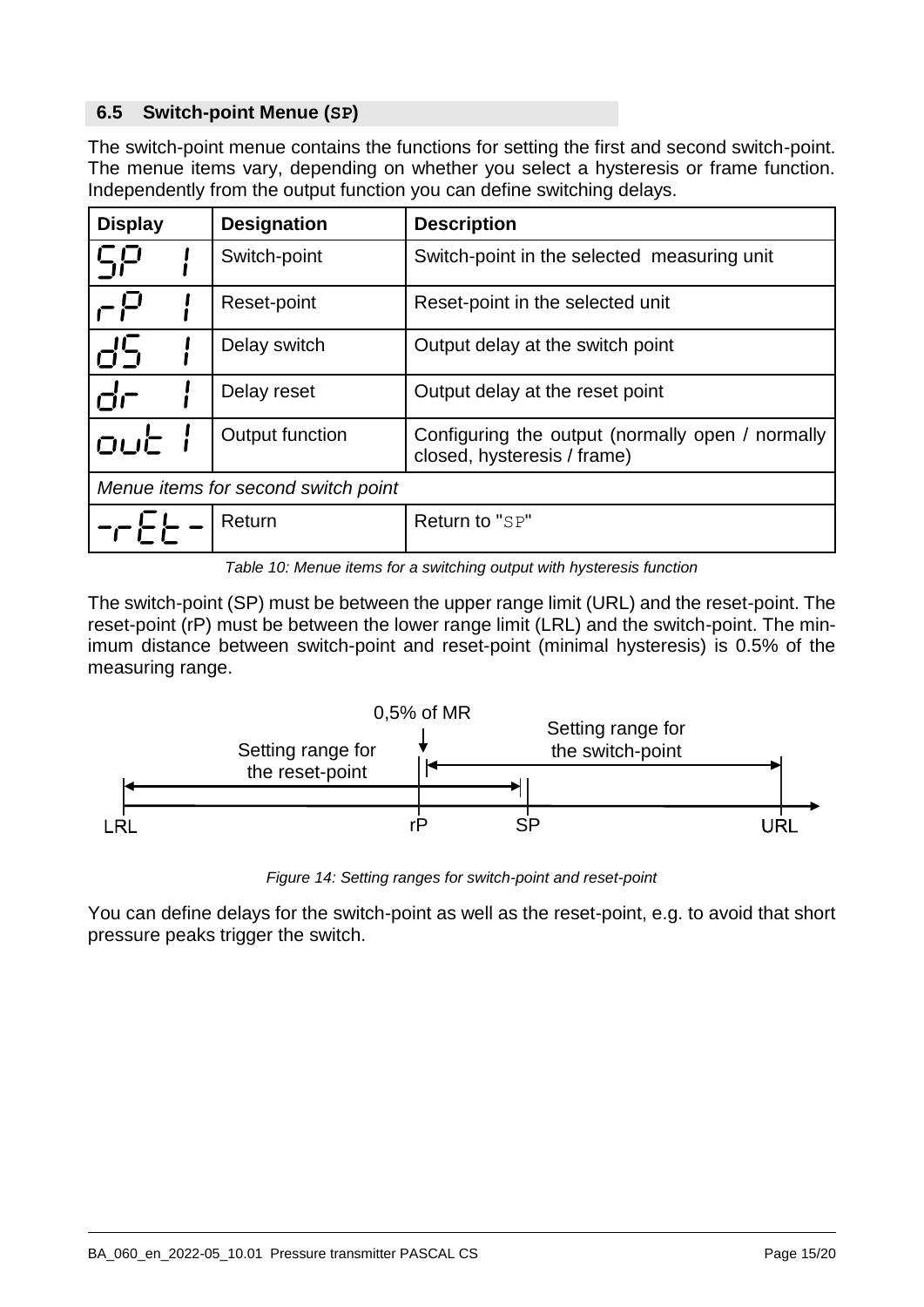

*Figure 15: Output delays for a hysteresis function normally open (Hno)*

When you select a frame function, the menue items for switch-point and reset-point are replaced by the upper and lower frame limits. The minimum difference of the frame limits is also 0.5% of the measuring range.

| <b>Display</b> | <b>Designation</b>                  | <b>Description</b>                                                              |
|----------------|-------------------------------------|---------------------------------------------------------------------------------|
| FH             | Frame high                          | Upper frame limit in the selected measuring unit                                |
|                | Frame low                           | Lower frame limit in the selected measuring unit                                |
|                | Delay switch                        | Output delay when entering the frame                                            |
| ்ட்            | Delay reset                         | Output delay when leaving the frame                                             |
| out            | Output function                     | Configuring the output (normally open / normally<br>closed, hysteresis / frame) |
|                | Menue items for second switch point |                                                                                 |
|                | Return                              | Return to "SP"                                                                  |

*Table 11: Menue items for a switching output with frame function*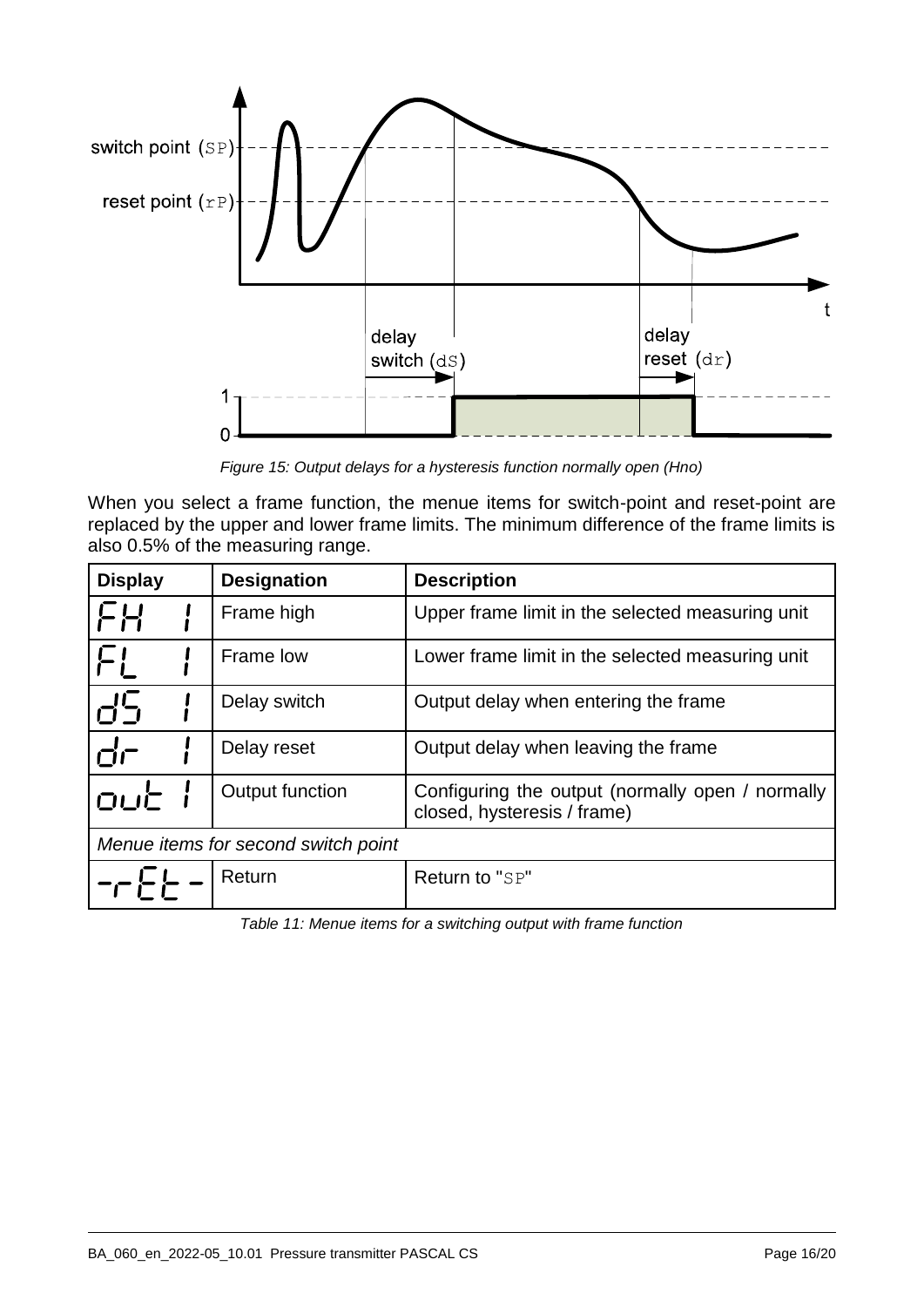## **6.5.1 Configuring the output function (out 1 / 2)**

You can choose a hysteresis or frame function as the output function. Furthermore you can define whether the output is normally open or normally closed.

| <b>Display</b> | <b>Designation</b>             | <b>Description</b>                                                                                                 |
|----------------|--------------------------------|--------------------------------------------------------------------------------------------------------------------|
| Hrio           | Hysteresis, normally open      | If the pressure is above the switch-point the<br>switch is closed. At the lower range limit the<br>switch is open. |
| Hnc            | Hysteresis, normally<br>closed | If the pressure is above the switch-point is<br>open. At the lower range limit the switch is<br>closed.            |
| Fro            | Frame, normally open           | Inside of the frame the switch is closed. At the<br>lower range limit the switch is open.                          |
| Fric           | Frame, normally closed         | Inside of the frame the switch is open. At the<br>lower range limit the switch is closed.                          |
|                | Return                         | Return to "out 1" or "out 2"                                                                                       |

*Table 12: Parameter list for output function*



*Figure 16: The output functions*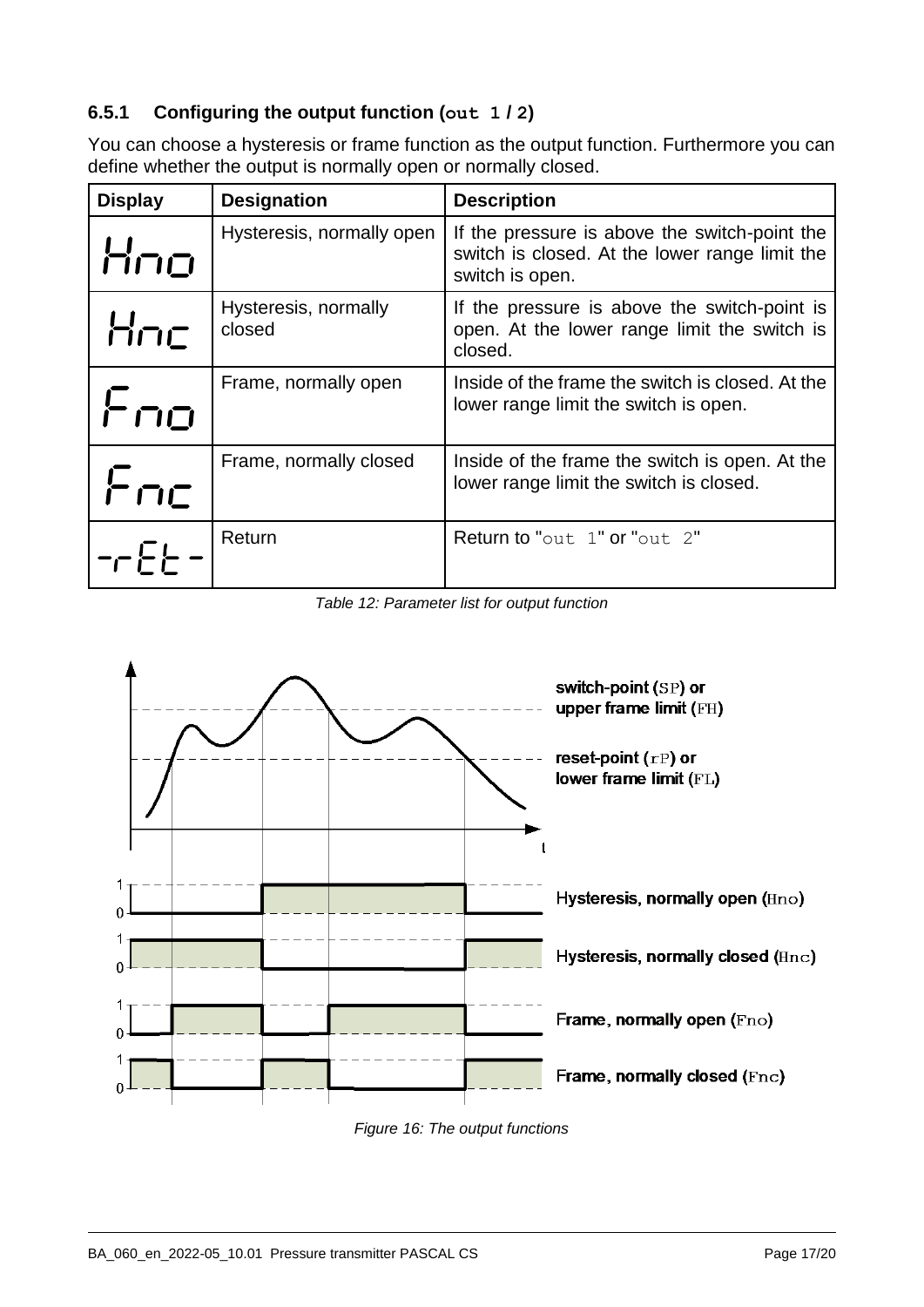## **6.6 System Menue (SYS)**

| <b>Display</b> | <b>Designation</b> | <b>Description</b>                                      |
|----------------|--------------------|---------------------------------------------------------|
| ர் ப           | Information        | Display of Hardware and software version, serial number |
| $E_{\rm F}$    | Reset              | Reset                                                   |
|                | Return             | Return to "SYS"                                         |

The system menue contains the following items:

*Table 13: The items in the system menue*

## **6.6.1 Information (inFo)**

The following device information is available in the system menue.

| <b>Display</b> | <b>Designation</b>       | <b>Display</b>   | <b>Designation</b>     |
|----------------|--------------------------|------------------|------------------------|
| HUU            | Hardware version 1 (HW1) | コロ               | Serial number 1 (Sn 1) |
| HUU2           | Hardware version 2 (HW2) | コロ               | Serial number 2 (Sn 2) |
| SLU            | Software version 1 (SW1) | コロ               | Serial number 3 (Sn 3) |
| SLIJ2          | Software version 2 (SW2) | $\Box \Box$      | Serial number 4 (Sn 4) |
|                | Return                   | Return to "inFo" |                        |

*Table 14: Menue items in the information menue*

Due to the limited number of alphanumerical segments on the display, hardware and software versions are split into two separate items, and serial number into four items.

## **6.6.2 Reset to factory settings (rES)**

You can reset the device to the configuration as delivered with the menue item "Reset"  $(rES)$ . When the menue item is selected the entry points to " $-rEt$ . To trigger the function go to "YES" with one of the arrow buttons and confirm with the middle button. This extra step prevents any unintentional reset while navigating the menue.

"donE" appears on the display to confirm that the device has been reset to factory settings and the device switches back to the menue item "Reset" ( $rES$ ). The factory reset does not affect the zero point adjustment.

| <b>Display</b> | <b>Designation</b> | <b>Description</b>                       |
|----------------|--------------------|------------------------------------------|
| ╶┌┌├┌─         | Return             | Return to "rES"                          |
| 닉드드            | Confirm (yes)      | Resetting the device to factory settings |

*Table 15: Parameter list for resetting the device to factory settings*